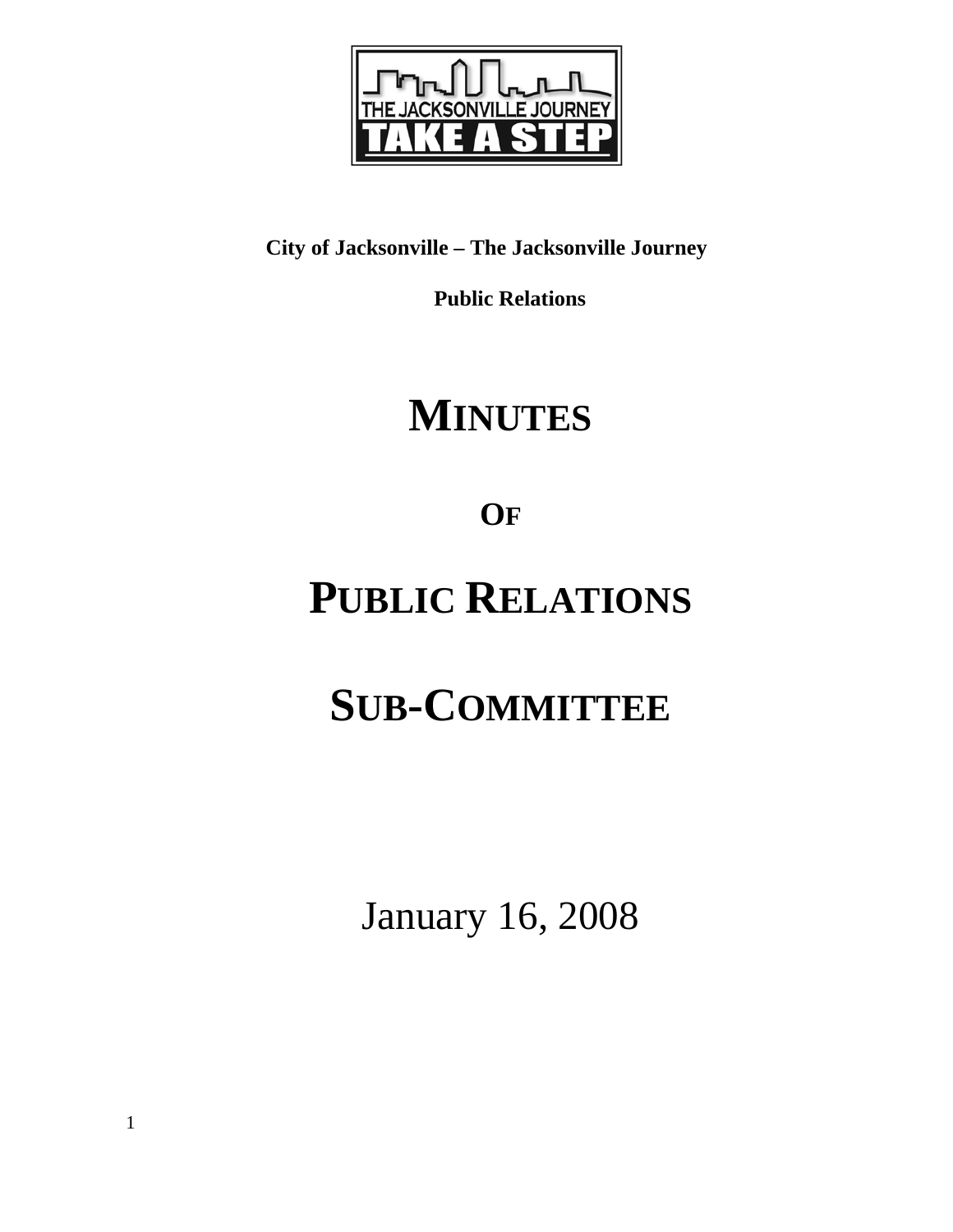### **The Jacksonville Journey – Public Relations**

### **Sub-Committee**

#### **January 16, 2008**

#### **8:30 a.m.**

**PROCEEDINGS before the Jacksonville Journey – Public Relations Sub-Committee taken on Wednesday, January 16, 2008, Edward Ball Building, 8th Floor – 214 N. Hogan Street, Jacksonville, Duval County, Florida commencing at approximately 8:30 a.m.** 

**Intervention & Rehabilitation Sub-Committee** 

**Will Ketchum, Chair Diane Brunet, Member Hazel Campbell, Member Maria Coppola, Member Hester Clark, Member Ben Frazier, Member Reggie Fullwood, Member Clara McLaughlin, Member Paul McCormick, Member Bryant Rollins, Member Melissa Ross, Member Neill Vining, Member**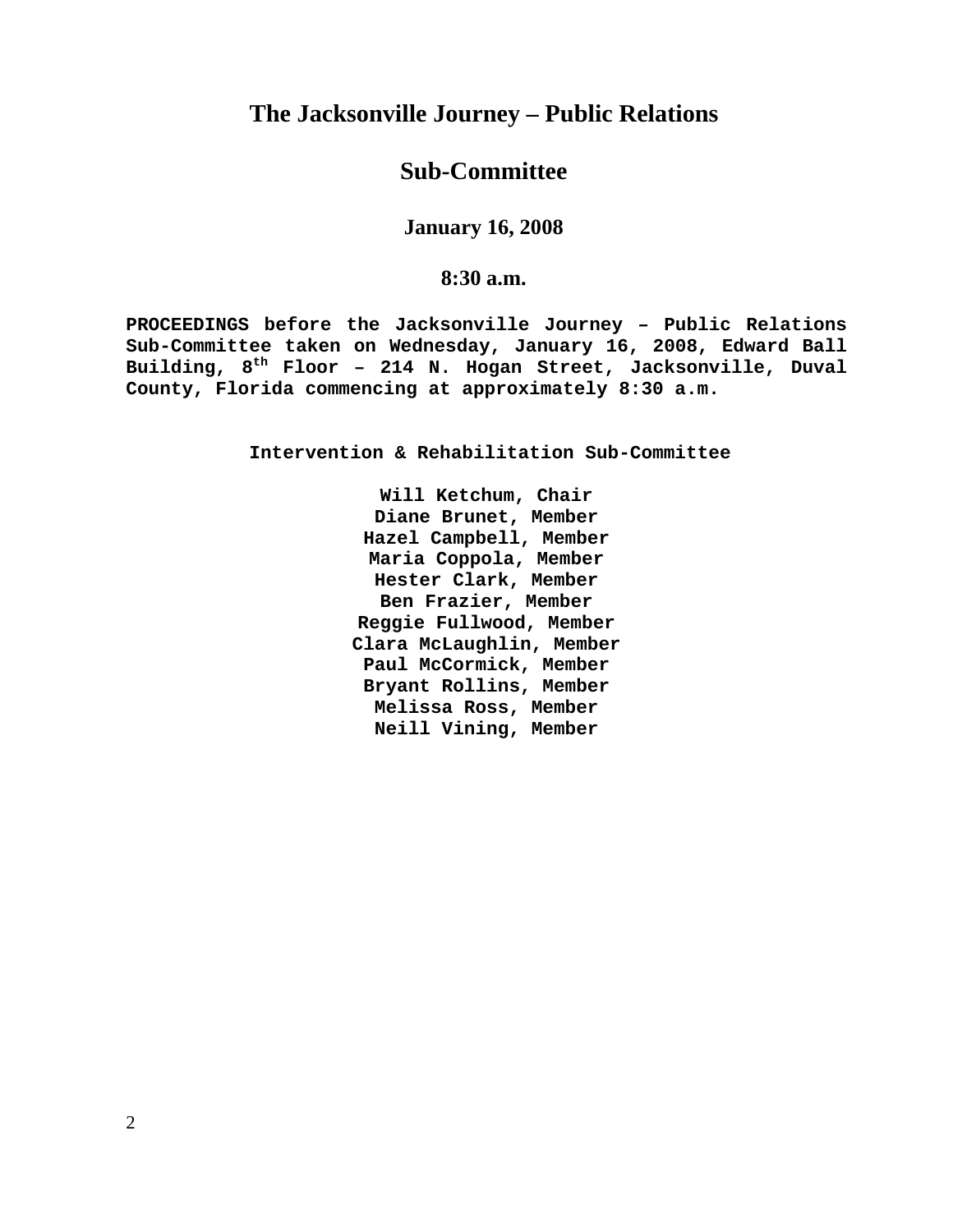#### **APPEARANCES**

#### **COMMITTEE CHAIRS & MEMBERS:**

WILL KETCHUM, Chair BEN FRAZIER, Member NEILL VINING, Member HESTER CLARK, Member BRYANT ROLLINS, Member MARIA COPPOLA, Member DIANE BRUNET, Member PAUL MCCORMICK, Member MELISSA ROSS, Member CLARA MCLAUGHLIN, Member

#### **ABSENTEE MEMBERS:**

HAZEL CAMPBELL, Member REGGIE FULLWOOD, Member

#### **PROFESSIONAL STAFF:**

John Germany, Office of General Counsel

#### **STAFF:**

SUSAN PELTER RACHEL DAVIS GINNY WALTHOUR STEPHANIE BARNETT RACHELLE M. SUNDY

#### **OTHERS PRESENT:**

Bonnie Upright, Upright PR George Banks, Facilitators Tom Golatz, My Support JAX Barbara Gubbin, Jacksonville Public Library Jennie Blue, Compass Bank Ann Dugger, Justice Coalition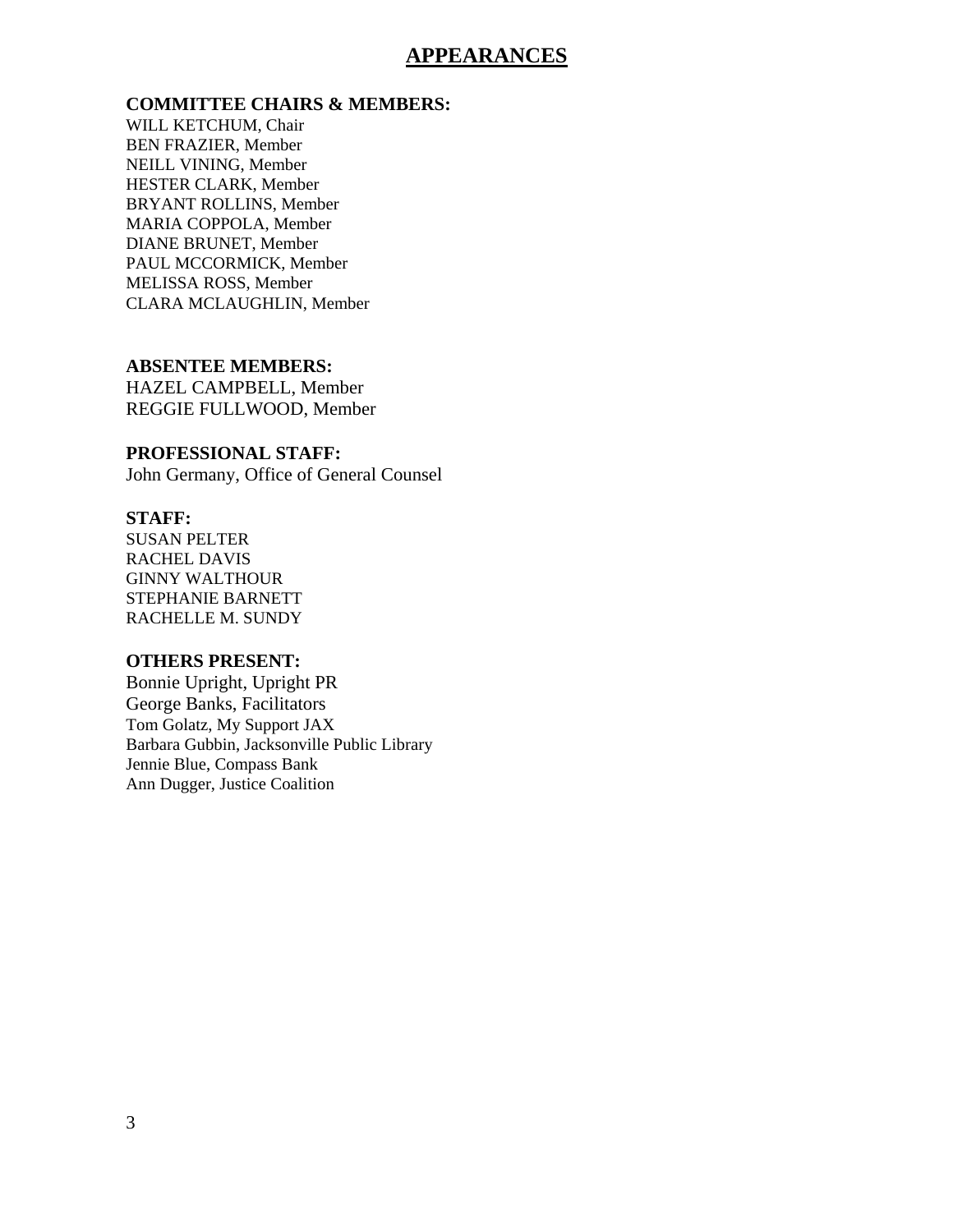#### **PROCEEDINGS**

January 16, 2008

Public Relations Sub-Committee  $8:30$  a.m.

**Call to Order and Comments.** Chairman Ketchum called the meeting to order at approximately 8:40 a.m.

**Purpose of Meeting.** Discuss the Mayor's crime initiative – The Jacksonville Journey – Take a Step – Public Relations Sub-Committee.

Chairman Ketchum welcomed the group and thanked them for their willingness to be in attendance; he spoke about who this committee will support – all of the sub-committees in the *Journey*. Chairman Ketchum spoke to attending to the scheduled begin and end times for each meeting and then turned the meeting over to the Office of General Counsel's John Germany for the Sunshine Law Presentation. After the presentation, the following questions were asked:

Q. Personal Relationships, such as a husband and wife, is this an exemption considered under Sunshine? Answer – No, if both are members of committees involving this initiative, you cannot speak about the initiative without Public Notice.

Q. If two members of this committee are asked to join the Positive Youth Development committee, can they meet with a staff member for strategy? Yes – No e-mail conversations can be held between members, everything must be public accessible.

Q. If we ride with the Jacksonville Sheriff's Office; or talk to merchants on Main Street, is this covered under Sunshine? You must be careful not to discuss matters that would come before the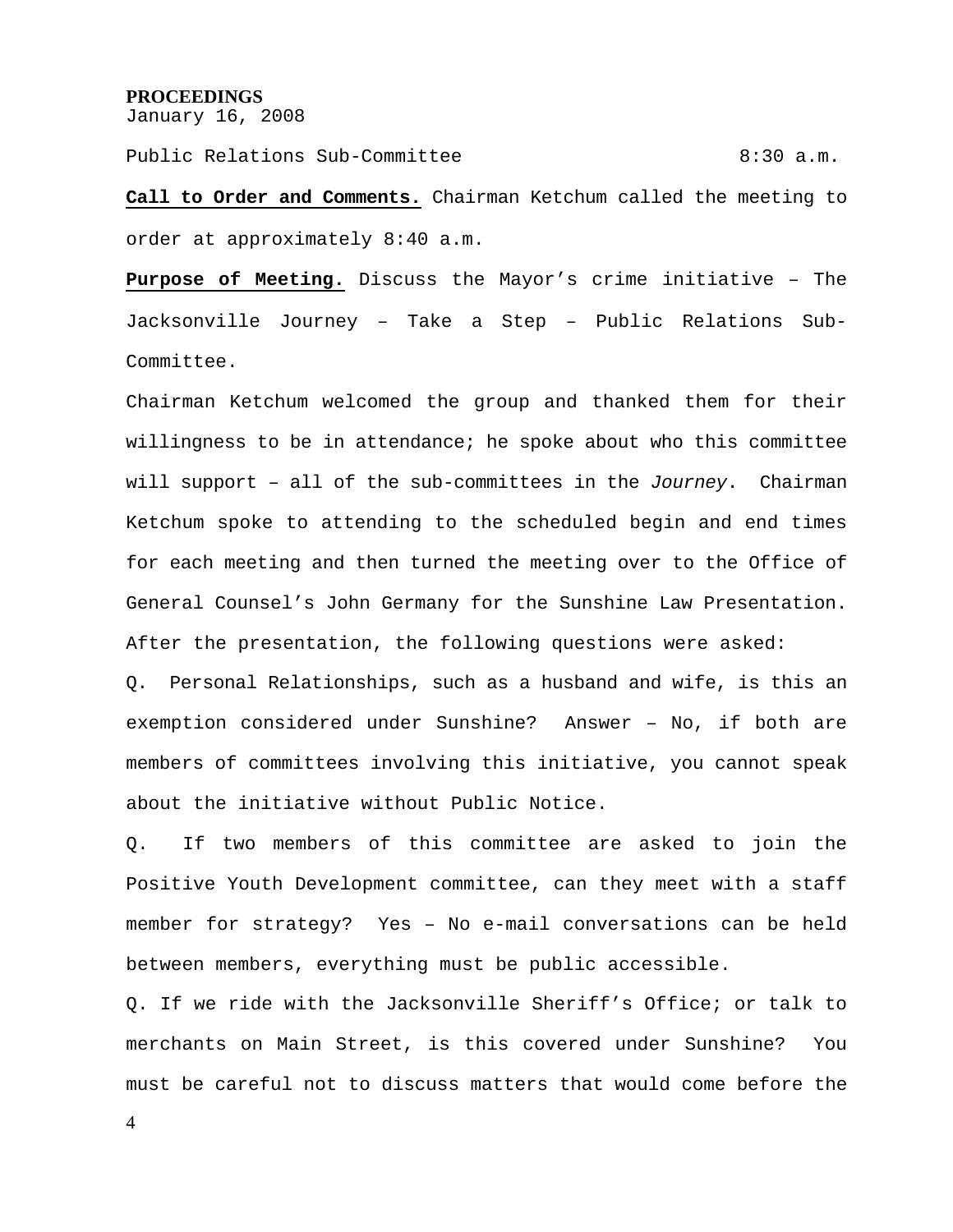committee – everything must be in the Sunshine. If you're meeting people for fact gathering, that is ok, you cannot talk amongst yourselves.

Chairman Ketchum thanked Mr. Germany and introduced the Mayoral Staff, Susan Pelter, Ms. Davis and Ms. Walthour. Ms. Pelter then spoke to the committee about some housekeeping items, such as stating your name prior to speaking; always speak clearly into the microphone; etc. Chairman Ketchum thanked Ms. Pelter and moved on to the Mayor's charge to this group, which is to support the five core sub-committees and help them distribute their action items to the community. At a macro level, the big ideas that come from the five committees – this group is charged with communicating. At a micro level, we will work on insight gathering; he noted we are not just a conference room committee, but an action committee. Chairman Ketchum feels the need to go into the community to gain an understanding of what the public is facing, on their level. He then read the Mayor's charge to the group. At this point, Chairman Ketchum asked the group to go around the table and introduce themselves.

5 Chairman Ketchum then noted that each member of the Public Relations committee would be assigned to each of the five subcommittees: Positive Youth Development; Intervention and Rehabilitation; Education, Truancy, Dropout & Literacy; Law Enforcement Deterrence; and Neighborhood Safety & Stability. After discussion of the group, it was determined that members would like to see more diversity on the Public Relations subcommittee; there should be Hispanic; Arab-American; Asian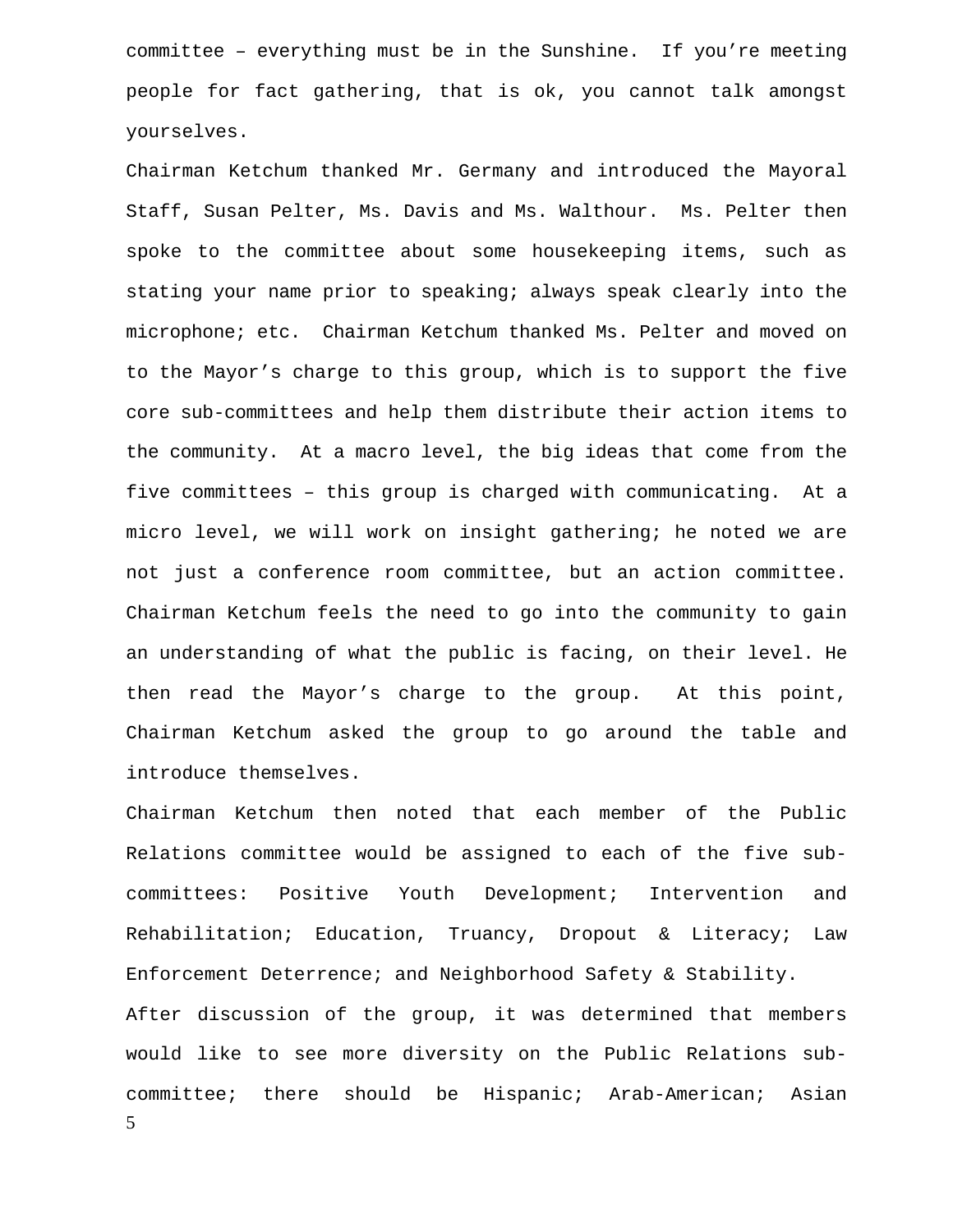Americans, etc. representing this workgroup. There was much discussion around the topic of diversity inside this workgroup and on all of the sub-committees in *The Journey*. It was noted that there was not an African American leading any of the subcommittees and a call was made for that to be changed. It was then noted that the meeting place and times are not convenient for the public to attend. Concern was raised that people who worked during the day or who had no transportation could not attend a downtown meeting during the middle of the day. It was further noted that there should be members of the public on this committee to have their voice heard. Members of this committee then discussed the need to take these meetings out into the public, into the neighborhoods so the people could have a voice. One committee member asked that a list of all committee members in *The Jacksonville Journey* be provided to the Public Relations committee, by zip code and home address, so that they could ensure equal distribution of all areas in the city are represented. The committee member then advocated the list be provided to the Media and asked the question, "Do we have a role, through the Chair to influence the Steering Committee". "Who is our client?" Chairman Ketchum thanked everyone for their comments and concerns, and noted that we must try and work within the frame that has been set up for this committee. He noted we must move on quickly, there is much work to be done and less than 120 days to achieve the goals. He strongly encouraged the group to perform one or two of the tasks he, himself, will be participating in. The meeting was adjourned at 10:15 am.

6